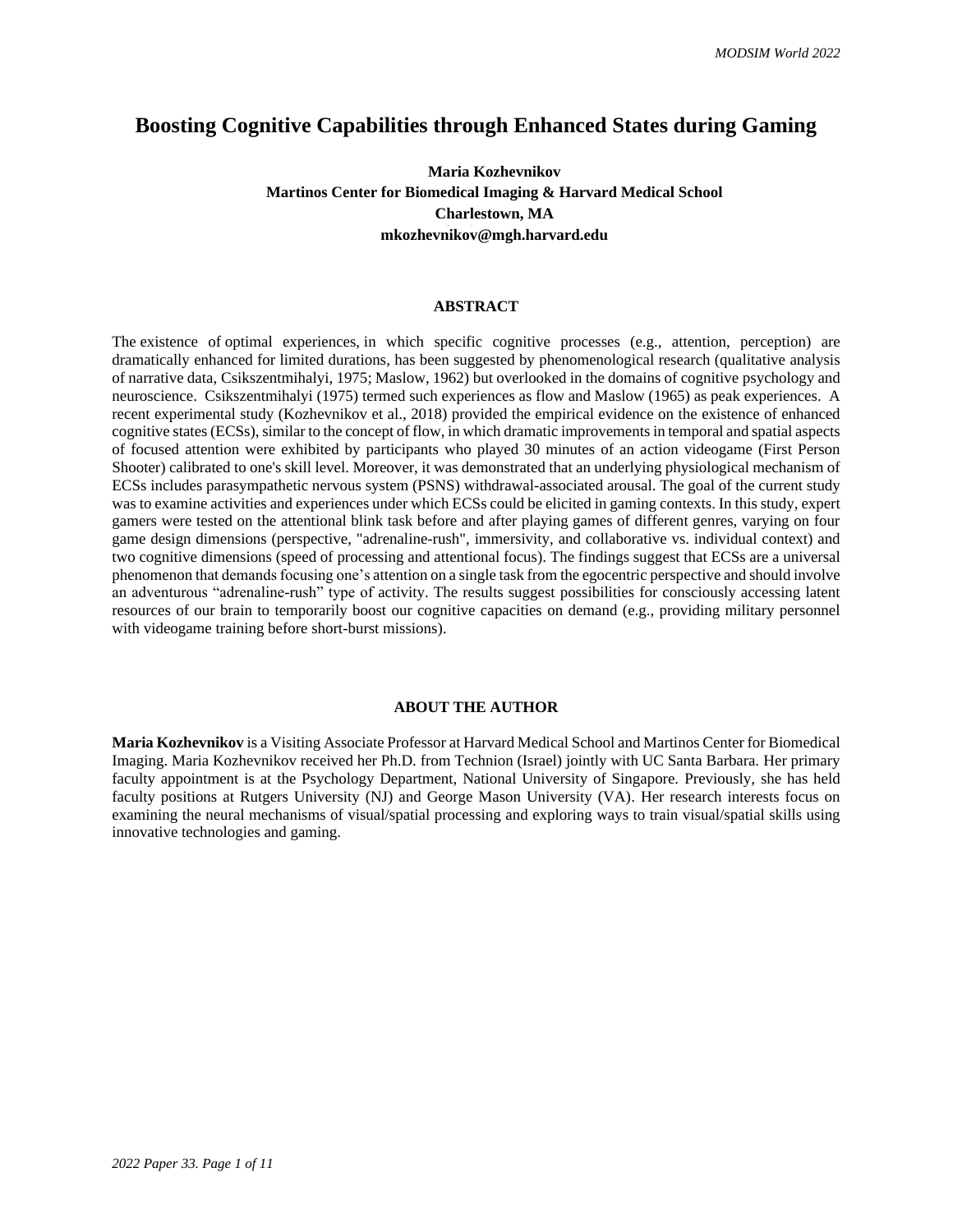# **Boosting Cognitive Capabilities through Enhanced States during Gaming**

## **Maria Kozhevnikov Martinos Center for Biomedical Imaging & Harvard Medical School Charlestown, MA**  $mkozhevnikov@mgh.harvard.edu$

## **INTRODUCTION**

The existence of enhanced mental states, in which an individual is fully absorbed in an activity, exhibiting exceptional perceptual and attentional functioning, colloquially known as "flow" or "being in the zone", has been extensively described in phenomenological and human-computer interaction (HCI) literature, but had until recently been overlooked in experimental psychology and neuroscience. Phenomenological literature termed these states as "flow" (Csikszentmihalyi, 1975) or "peak experiences" (Maslow, 1962) and has provided striking reports of the state properties such as intense concentration, distraction-less focus, distorted sense of time, and an autotelic sense of selfrealization (Csikszentmihalyi, 1975, 1990). These enhanced cognitive states (ECSs) seem to be a universal phenomenon, as they have been reported by experts from a wide range of domains, such as elite athletes (Kotler, 2014), gamers (e.g., in basketball or chess, Csikszentmihalyi, 1975), surgeons (Colaianni, 2020), and visual artists (Nakamura et al., 2002).

Due to the spontaneous nature of the enhanced mental states and the fact that they usually occur during highly challenging situations, it has been extremely difficult to create conditions to capture them experimentally. Thus, there have been only very few experimental studies suggesting the existence of such mental states and their transient nature. In these few studies, significant temporary enhancements on visual-spatial and temporal aspects of attention have been reported as a result of specific styles of meditation, which involve focusing on emotionally significant images of selected people or religious figures (Kozhevnikov et al., 2009; May et al., 2011). Similarly, although not consistently replicated, improved performance on spatial reasoning tasks and temporal aspects of attention, as measured by the attentional blink task (ABT), were observed after listening to a Mozart sonata for 10 minutes. In a more recent study, Kozhevnikov et al. (2018) focused more closely on investigating the cognitive aspects of these enhanced states induced by 30 minutes of playing first-person shooter (FPS) action video games. The elicited states were termed "enhanced cognitive states" (ECSs) and operationalized as transient enhancements in temporal and visual aspects of focused attention, which result from specific environmental conditions (active gaming engagement at an optimally matched skill-challenge level). Furthermore, according to Kozhevnikov et al. (2018), it is psychophysiological arousal [i.e., a withdrawal from parasympathetic nervous system (PSNS) activity towards enhanced sympathetic nervous system (SNS) tone], reflected by a decrease in high frequency (HF) components of the heart-rate variability (HRV) power spectrum, developed during FPS gaming that led to the observed focused attention enhancements.

Despite the preliminary evidence for ECSs, the reports on their existence are sporadic, and it is not clear under what conditions the ECSs could be consistently replicated. Considering the significance of ECSs for advancing human performance, it is important to start formulating scientific models of exceptional cognitive functioning, which could explain the mechanisms allowing an individual to exhibit higher levels of cognitive performance than normally available. The goal of this research was to identify activities and experiences critical for inducing these states and consequently to investigate the common nature of these conditioning pre-ECS experiences. In particular, in the current study, we examine the induction of ECSs in the context of gaming, which, according to cognitive (Kozhevnikov et al., 2018) and HCI (Bian et al., 2016; Raphael et al., 2012) research, might be the only way to induce states of enhanced cognition under laboratory conditions through the simulation of highly stressful or exciting real-world situations. In particular, the current study examines a variety of games from different genres, characterized by differences in game design, including gameplay styles and game mechanics (e.g., shooter, adventure, puzzle-solving, escape rooms) to identify aspects of gaming activities that are critical to access ECSs. We chose games that varied across four different dimensions related to game design, which have been reported to lead to ECSs according to the three different types of studies: a) phenomenological literature based on qualitative analyses of narrative reports describing subjective experiences of these states (usually termed "flow"), b) HCI literature examining conditions leading to the state of flow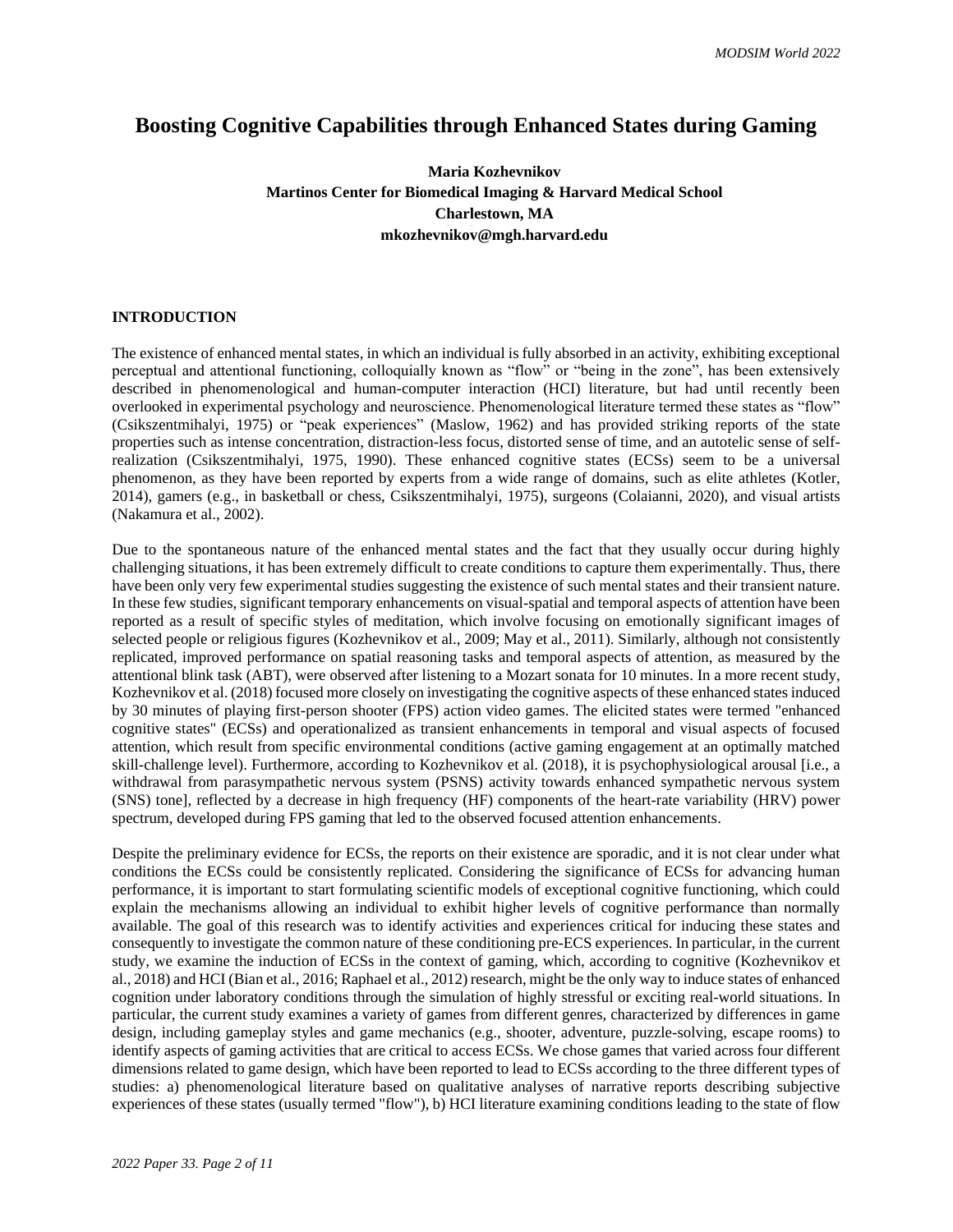as a result of the use of technology, based on self-report flow questionnaires, and c) our in-depth pilot interviews with expert video gamers who reported ECS experiences. The four game dimensions examined in this study were:

#### **Perspective**

In video gaming, two fundamentally different perspectives from which the player views the scene are typically implemented. These are the egocentric and allocentric perspectives, which rely on egocentric and allocentric spatial frames of reference, respectively. The egocentric reference frame specifies the location and orientation of objects relative to the perceiver (e.g., the object is located "in front of" the perceiver). In contrast, the allocentric reference frame specifies the location and orientation of objects relative to the environment that is extrinsic to the perceiver (e.g., "next to" another object). FPS video games adopt a first-person egocentric perspective where the player views the game environment from the direct perspective of the controlled avatar. In contrast, video games from genres such as real-time strategy (RTS) adopt a third person allocentric perspective, where the game environment is presented to the player either from a top-down or isometric perspective. Previous HCI research suggests that players' perspective influences the level of engagement and associated arousal, which was more pronounced following the instruction to shoot from an egocentric vs. allocentric perspective (Petras et al., 2016).

#### **"Adrenaline-rush"**

The colloquial phrase "adrenaline-rush" is applied to the feeling of exhilaration experienced in highly stressful or exciting situations. A variety of factors might contribute to an "adrenaline-rush" experience, such as a person's intrinsic motivation, personality traits, or the elements of competitiveness. For this study, to classify the games according to the "adrenaline-rush" dimension, we refer to the level of game violence and elements of survival, as reflected in the game narrative (e.g., life-threatening situations), audio (e.g., screams of pain), and graphics (e.g., virtual blood). According to this classification, "adrenaline-rush" games may vary from low "adrenaline-rush" games, such as safe and emotionally neutral puzzle games (Tetris), to games involving the elements of adventure and survival (e.g., escape rooms), and finally to more violent high "adrenaline-rush" FPS video games. Specifically, the main objective of many high "adrenaline-rush" FPS games includes killing enemy players while avoiding gunfire, where the player is constantly prepared to cope with an emergency under immediate defense reaction pressure. Indeed, HCI literature suggests that the violent content of FPS games, particularly a large amount of virtual blood and screams of pain, may significantly increase arousal (Anderson & Bushman, 2001; Anderson et al., 2010; Jeong et al., 2012).

## **Immersivity of a Gaming Environment**

The act of "looking out" (physical immersion inherent to 3D immersive environments) includes a higher level of interactivity and realism than "looking into" the game scene, as presented on a 2D computer screen. According to HCI literature, more naturalistic environments [e.g., real-world Escape rooms, in which players solve a series of puzzles meeting specific criteria or immersive virtual reality (VR) games] might facilitate the sense of presence, and thus lead to the state of flow, characterized by a deep sense of immersion into the activity (Sherry, 2004). Applying VR as gaming media has been suggested to amplify flow experiences by increasing vividness, interactivity, an[d telepresence](https://www.sciencedirect.com/topics/computer-science/telepresence) to a greater extent than traditional 2D computer screens (Kim & Ko, 2019). Similarly, in our pilot interview, a majority of gamers reported experiencing more "aroused" or "stimulated" in more realistic Escape rooms, more fully identifying themselves with the game character, and acting directly within the game environment.

## **Collaborative vs. Individual Game Context**

Phenomenological and HCI research on flow has, so far, mainly discussed these as experiences in individuals rather than occurring when individuals are gaming in a team. There are reports; however, that games in a team context, involving direct social interactions, might let individuals experience the state of flow (Lim & Lee, 2009; Raphael et al., 2012). While HCI literature on the role of social interactions in flow is scarce, this literature does show that players are more emotionally immersed and report more enjoyable experiences when playing in a social setting (Gajadhar et al., 2009). Indeed, the flow state has been reported by players to be more pronounced when playing together in each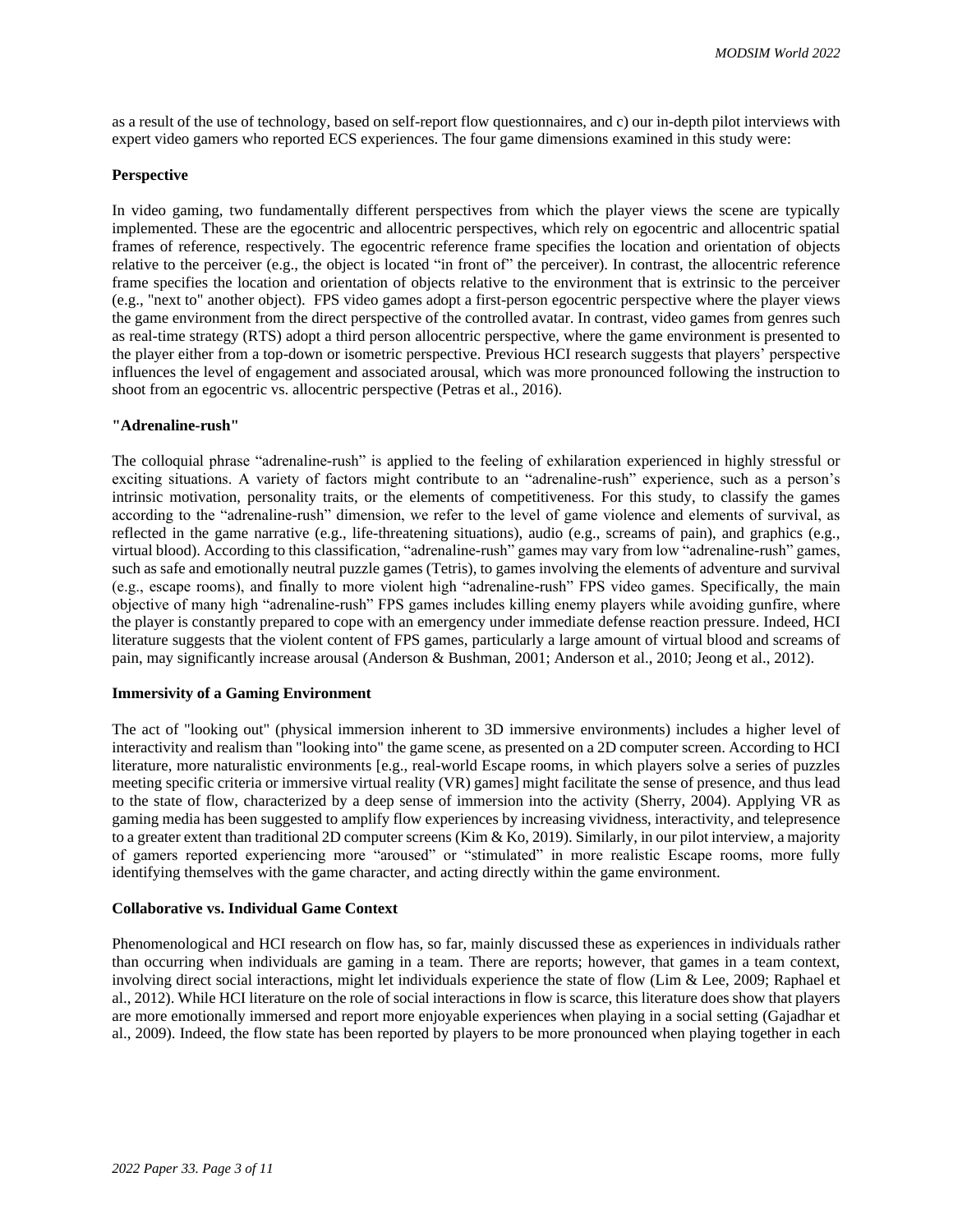other's physical presence than playing an online multiplayer game without immediate social communication in physical proximity (Gajadhar et al., 2009).

Since most of the activities reported in phenomenological literature (i.e., chess, extreme sports, surgery) leading to the state of flow are time-constrained and require intense concentration on a given task, in addition to the four game design dimensions, we were also interested in exploring how such cognitive aspects of gaming as processing speed (fast vs. slow) and the type of attentional processes (focused vs. divided) might affect the access to ECSs. Different games may vary significantly in terms of the attentional demands involved. For instance, most "action" video games require fast processing speed, high visuomotor coordination, and a high level of focused attention (i.e., keeping the focus on one activity). Other games, however, do not necessitate decision-making under such severe time constraints (e.g., escape rooms) and might require divided attention (i.e., multitasking) instead.

## **EXPERIMENT**

#### **Games**

The six games included four video games of different genres, such as *Unreal Tournament* (FPS)*, Portal* (Platform), *StarCraft II* (RTS)*, Tetris* (Puzzle), and two immersive escape room games, a collaborative physical puzzle game, *Forgotten Temple* [FT(ERG)], and a collaborative 3D immersive virtual reality Escape game, *Abandoned Mine* [AM(VRE)].

All these games had common features, which were emphasized as important in previous phenomenological and HCI research to access the flow state, such as 1) engagement in the activity that requires full attention from players; 2) goal-directed action; and 3) appropriate level of challenge with immediate feedback. We asked 3 professional video gamers and 1 Escape room designer to rate the chosen games according to the four dimensions discussed above (perspective, "adrenaline-rush", immersivity, and collaborative vs. individual context) as well as on the speed of processing and attentional focus. Inter-rater reliability was 86%, but all the raters fully agreed on the classification illustrated in Figure 1, after a discussion.





## *Escape Room Game FT(ERG)*

We selected the theme of "the Forgotten Temple" from one of the ERG operators in Singapore (Lockdown room, Figure 2A) for this adventure game. In this plot, a group of treasure-hunters (recommended 3-5 players) are locked in a two-room structure resembling an ancient temple. The goal of FT(ERG) is to find the exit door key in one hour. There are 8 stages of problem-solving, i.e., intermediate goals, each linked to the next in a specific sequence, that lead the players to the key. Teamwork is required to complete the task. Players were given a portable phone and were entitled to a maximum of five calls for hints. FT(ERG) is a fully immersive game happening in a real-world setting.

## *Virtual Reality Escape AM(VRE)*

The collaborative VR game ("Abandoned Mine", see Figure 2B) was set up in a virtual reality equipped room (navigation space 1m<sup>2</sup>) with 3D HMD (head-mounted displays), head position, and orientation tracking. In this plot, the Yokon rock mine is closed due to a landslide, with people and gold forever lost inside. According to the legend, since then, the miners are trapped inside to protect the gold as "living-dead". The goal of this adventure VR game is to discover an old corridor that descends into the depths of the mine and then to identify the still working old elevator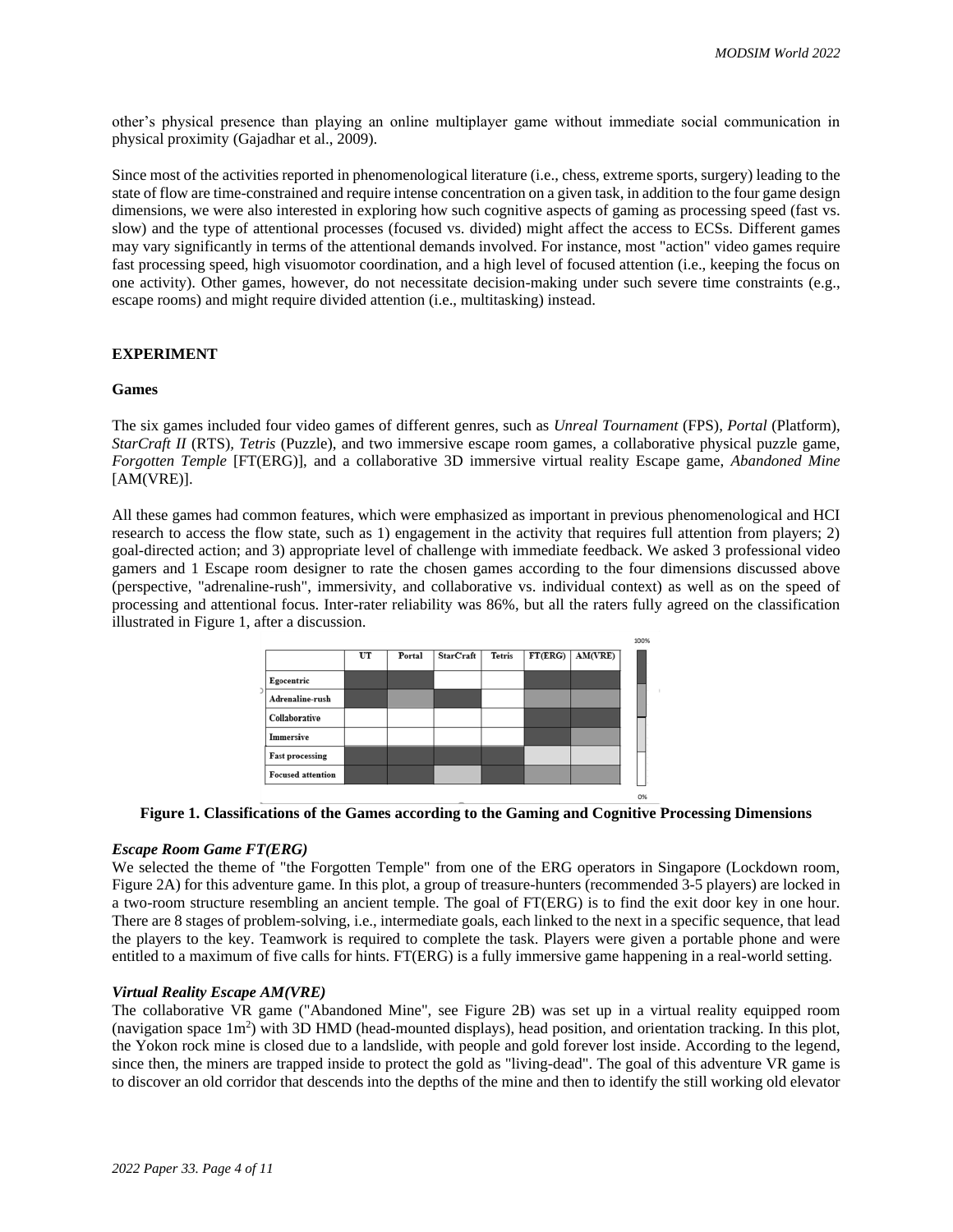to get out as quickly as possible under conditions of low oxygen. Due to the limited position-tracking possibilities of this game (the tracked area was only  $1m<sup>2</sup>$ ), we considered the AM(VRE) game as partially immersive.



**Figure 2. Screenshots of the games FT(ERG) (A) and AM(VRE) (B)**

#### *Unreal Tournament, First-Person Shooter: UT*

In this study, the first-person shooter game was *Unreal Tournament 2004* (UT2004, Atari see Figure 3A). In this game, the player views 3D graphics on a computer screen from the first-person perspective of his or her avatar. The player must navigate the UT2004 virtual terrain and accurately aim their weapon to shoot enemies by maneuvering with the computer keyboard and mouse while successfully dodging enemies' bullets. The 'Single Player' game mode was set, resulting in an increase of enemies and the geographical complexity of the terrain every time the player meets the requirements of each game level. Additionally, in order to achieve optimal skill-challenge balance according to the kill/death (KD) ratio, i.e., the number of kills and deaths in the game, the difficulty level of the game was adjusted after the player had been gaming for 5 minutes. Specifically, similar to previous research (Green & Bavelier, 2006), the level of difficulty was raised when the participant exceeded a KD ratio of 2:1 and reduced when the ratio went below 1:2. The optimal challenge to skill balance was defined as maintaining a KD ratio within the interval [1:2; 2:1].



**Figure 3. Screenshots of the UT (A), Portal (B), StarCraft II (C) and Tetris (D) Games**

#### *Portal*

Portal (Valve Corporation, Figure 3B) is very similar to FPS games, where the player also maneuvers the environment from the avatar's first-person perspective. However, instead of shooting/killing opponents in an open (i.e., free to explore) environment, the game involves solving puzzles to navigate the environment, i.e., moving between chambers. Players must fire a gun to aim at two surfaces of the chamber to create a temporary portal between them, to be able to move between these two spatial locations. This game mainly requires spatial manipulations to solve puzzles and it has previously been classified as a puzzle game (Nelson & Strachan, 2009). The difficulty of the puzzles in each chamber automatically increases in complexity as players progress in this game; therefore, it was impossible to manually adjust the difficulty level. Hence, no pre-assessment phase was included in this game, and each participant started the game at the first level.

#### *StarCraft II: Heart of the Swarm*

The StarCraft II: Heart of the Swarm (Blizzard Entertainment, Figure 3C) is a real-time strategy (RTS) game in which players take an allocentric bird's eye perspective of the battlefield. Commands are given via the mouse and keyboard. The game's goal is to establish a base that allows players to gather resources, therefore building military units. Subsequently, these units can be used to secure battlefield areas to gather more resources or destroy the opponents' units and buildings. Destroying all of the opponents' units and buildings is the overall goal of the game, serving as the equivalence to killing opponents in FPS (Green & Bavelier, 2006; Nelson & Strachan, 2009). The custom game mode was used in which participants played against the computer. Every participant included in this study had achieved at least a Gold ranking on the Battle.net online league, indicating that they were sufficiently skilled to successfully play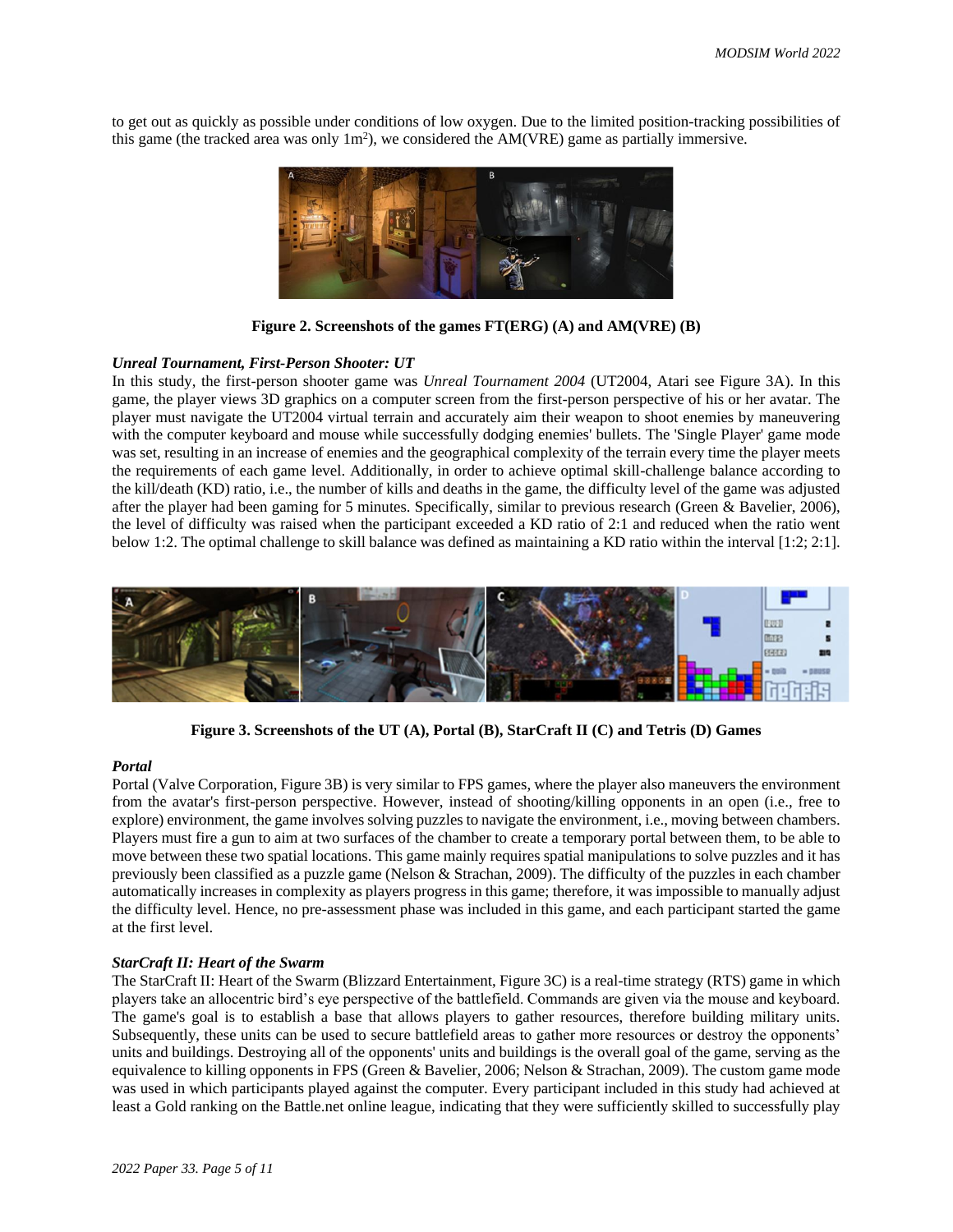at high difficulty (i.e., at least level 4 out of 7). Due to the nature of the game (i.e., the game lasts a variable amount of time depending on the strategy used by the player), a pre-assessment phase was not feasible for this game condition. However, at the end of the first game, the experimenter checked if the participant had defeated the computer bot, and if so, the difficulty level was increased by one level for the next game. In cases where the participant had been defeated by the bot, the difficulty level was decreased for the next game session.

## *Tetris*

In this game (Tetris by Palmantics, Figure 3D), geometric shapes made up of four orthogonally connected squares fall one at a time from the top and settle at the bottom of the game area, causing later blocks to stack above previous ones. The player is required to control the location and orientation of landing blocks to succeed. The speed of falling blocks increases as the player proceeds. Eventually, the player will be unable to remove rows fast enough; the game ends when new blocks cannot be added to the top row. The game was then reset back to level 1 for the next round. Tetris was played for as many rounds as possible within the allotted time limit of 30 minutes.

## **Participants**

There were two separate groups (escape and video games), as described below, with a total sample size of 119 participants.

## *Group 1: Escape Games*

The first group comprised 58 participants, age range between 19 and 36 (*M* = 26.34, *SD* = 4.12). Participants were recruited through online advertisement for the FT(ERG) real-world collaborative game. To ensure that the participants will experience optimal challenges during escape games, we invited only those who had played at least once in escape rooms and reported to enjoy it. Ensuring players were comfortable to play with each other, the advertisement encouraged them to form a group with their friends. To standardize group performance, we then let the 24 participants (14 male and 14 female) sign up for the FT(ERG) in teams of 4 players each. For the AM(VRE) condition, 34 participants (18 male, 14 female) were recruited and subsequently asked to form teams of 3 or 4 players each. Twentyeight of these participants reported having had prior exposure to immersive virtual reality and Escape room games.

## *Group 2: Video Games*

The second group included 61 (52 male, 9 female) expert video gamers between the ages of 19 and 30 (*M* = 22.64,  $SD = 2.11$ ). All participants in this group were expert video gamers (gaming for at least 1 hour/day, 4 days a week for at least the last 6 months) in the specific games used in this study (i.e., UT, Portal, StarCraft II or Tetris, see Table 1). Participants were assigned the game condition in which they had the most experience. Total video gaming experience ranged between 1 to 17 years ( $M = 7.29$ ,  $SD = 4.92$ ). Specifically, the UT group included 16 participants (all male), the Portal group 15 participants (13 male, 2 female), the StarCraft group 15 participants (all male), and 15 participants (7 male, 8 female) were in the Tetris group. In addition, participants were expected to meet a performance criterion as detailed in Table 1 during the game intervention to ensure that they were optimally challenged by the game.

|  | Table 1. Video Game Expertise and Optimal Skill-Challenge Criteria |  |  |
|--|--------------------------------------------------------------------|--|--|
|--|--------------------------------------------------------------------|--|--|

| Game             | <b>Expertise Criteria</b>          | <b>Optimal Skill-Challenge Criteria</b>              |
|------------------|------------------------------------|------------------------------------------------------|
| FT(ERG)          | Played at least once in ER         | Escape within 1 hour                                 |
| AM(VRE)          | Experience in immersive VR and ERG | Escape within 1 hour                                 |
| UT               | Expert video gamer                 | Maintain Kill/Death ratio between 1:2 to 2:1         |
| <b>Portal</b>    | Expert video gamer                 | Complete at least 15/19 levels in single player mode |
| <b>StarCraft</b> | Expert video gamer                 | Defeat bot player at minimum level 5/7               |
| <b>Tetris</b>    | Expert video gamer                 | Attain at least level 5 (no maximum level exists)    |

## **Attentional Blink Task (ABT)**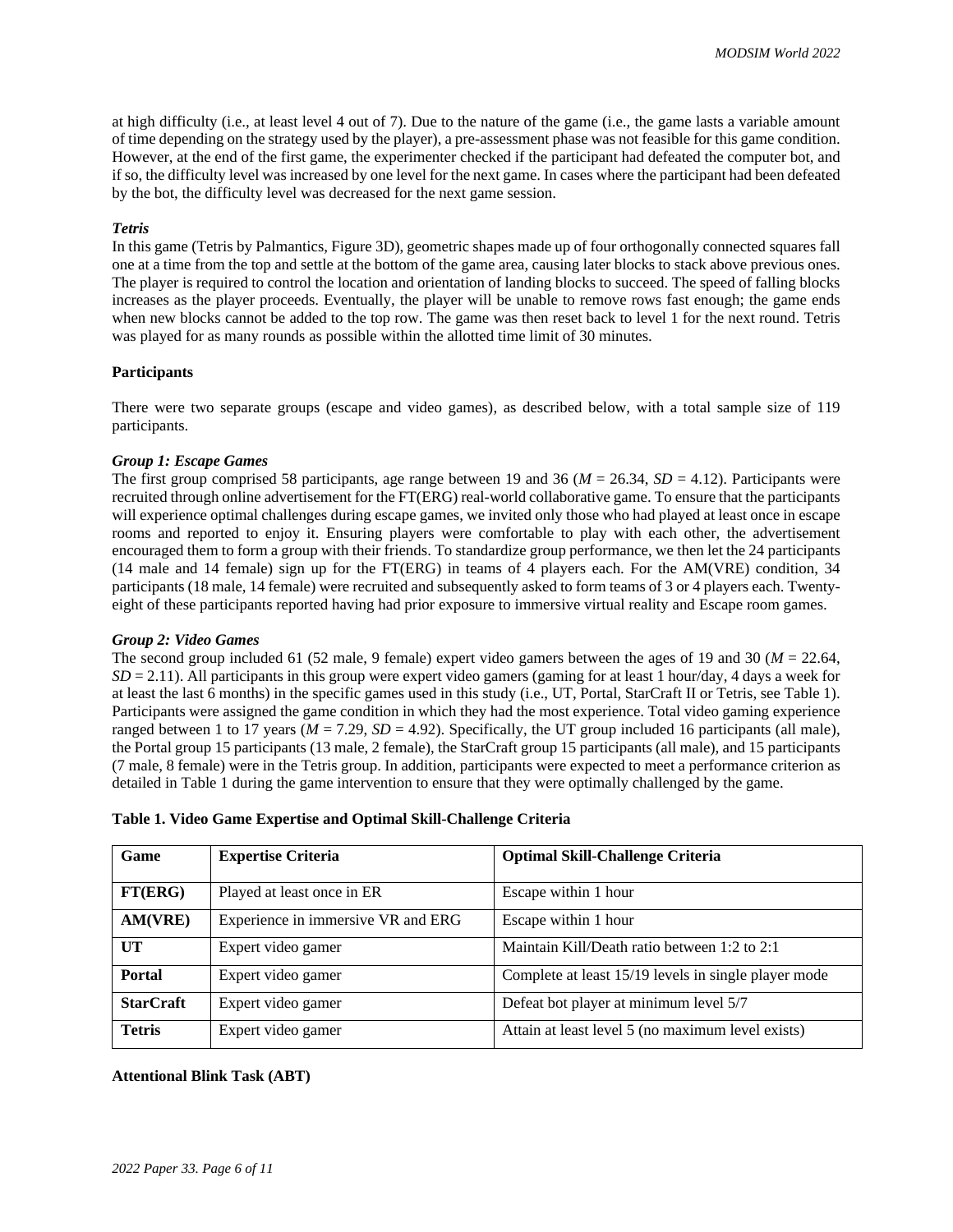The attentional blink (AB) is the phenomenon which occurs as the result of the "temporal limits of the deployment of selective attention" (Dux & Marois, 2009, p. 1683). Two decades of research has suggested that the AB is a robust phenomenon that is likely attributable to a fundamental limit in sequential object processing and that the processing limits evidenced in the attentional blink cannot be directly eliminated by brief exposure to or training on the task (see Tang et al., 2014 for a review). During the ABT, participants viewed a rapid sequence of black letters on a grey background at the center of the screen (Figure 4) and were required to report: (a) the identity of the only white letter (T1) and (b) whether the letter 'X' (T2) was presented after the white letter (50% of trials). Each letter was presented for 16.7 ms, followed by an 83.3 ms ISI.



**Figure 4. Attentional Blink Task Paradigm**

The letter sequence length varied from 16 to 24 letters, with the white letter appearing unpredictably anywhere from the 8th to the 16th position in the sequence. In this experiment, four ABT lags (2, 3, 4 and 7) were applied, where T2 appeared after T1 at the respective lag time (lag-2, 200 ms; lag-3, 300 ms; lag-4, 400 ms; lag-7, 700 ms). The AB window has been identified to be approx. 500 ms (Shapiro et al., 1997), thus while lag-2 to lag-4 fell inside this AB window, lag-7 occurred outside of it. Overall, the ABT consisted of 96 trials (24 trials per lag). The ABT was scored for the accuracy of Target2 (T2) detection given that Target1 (T1) had been correctly detected, denoted as T2  $|T1|$ accuracy.

#### **Procedure**

All participants in group 2 ( $N = 61$ ) played the corresponding game for 30 min, as the necessary time to access ECS (Kozhevnikov et al., 2018). Due to the nature of the games in group 1, FT(ERG) and AM(VRE) were played for approx. 1 hour. All participants were pre- and post-tested on the ABT, and our setting ensured that all players of group 1 and 2 would be able to perform the ABT immediately after their gaming/escaping to capture the effect of the ECS. Each participant performed an adapted version of the ABT (Raymond et al., 1992), consisting of 96 trials, twice: immediately before and after each session of video gaming.

## **RESULTS**

In group 1 ( $N = 58$ ), we excluded 3 participants [1 from FT(ERG) and 2 from AM(VRE)] from all further analyses. Two of these participants did not show the expected AB effect (non-blinker (Martens et al., 2006), and another one could not continue to play and withdraw from the AM(VRE) game due to the feeling of motion sickness, resulting in a total of 23 participants in the FT(ERG) and 32 in the AM(VRE) condition. In group 2, a total of 5 participants (1 from UT, 1 from StarCraft, 2 from Portal, and 1 from Tetris) were removed from all further statistical analyses. Two of these participants (from the UT and Tetris conditions) did not show the AB effect, and 3 others (1 from the StarCraft and 2 from the Portal condition) did not meet the performance criterion set during the experiment detailed in Table 1. Thus, the remaining sample in group 2 consisted of 72 participants, of which 22 participants participated in the UT(FPS), 13 in the Portal, 14 in the StarCraft, and 23 in the Tetris conditions**.** 

The FT(ERG) condition had 6 groups of players, 5 of which were able to escape within the allotted 1 hour. One FT(ERG) group included in the analyses requested an additional 15 minutes, after which they could escape successfully. There were difficulties for AM(VRE) groups to escape in the allotted 1 hour, due to the required time to learn operating within VR, i.e., navigate in the game environment and grab objects [which according to AM(VRE) players' reports could range from 10 to 20 minutes]. Thus, we revised our initial criterion to escape in one hour, and all AM(VRE) groups were given an additional 30 minutes to escape (90 minutes in total), during which they were able to escape successfully. We retained all of the AM(VRE) groups in the analysis. However, due to practical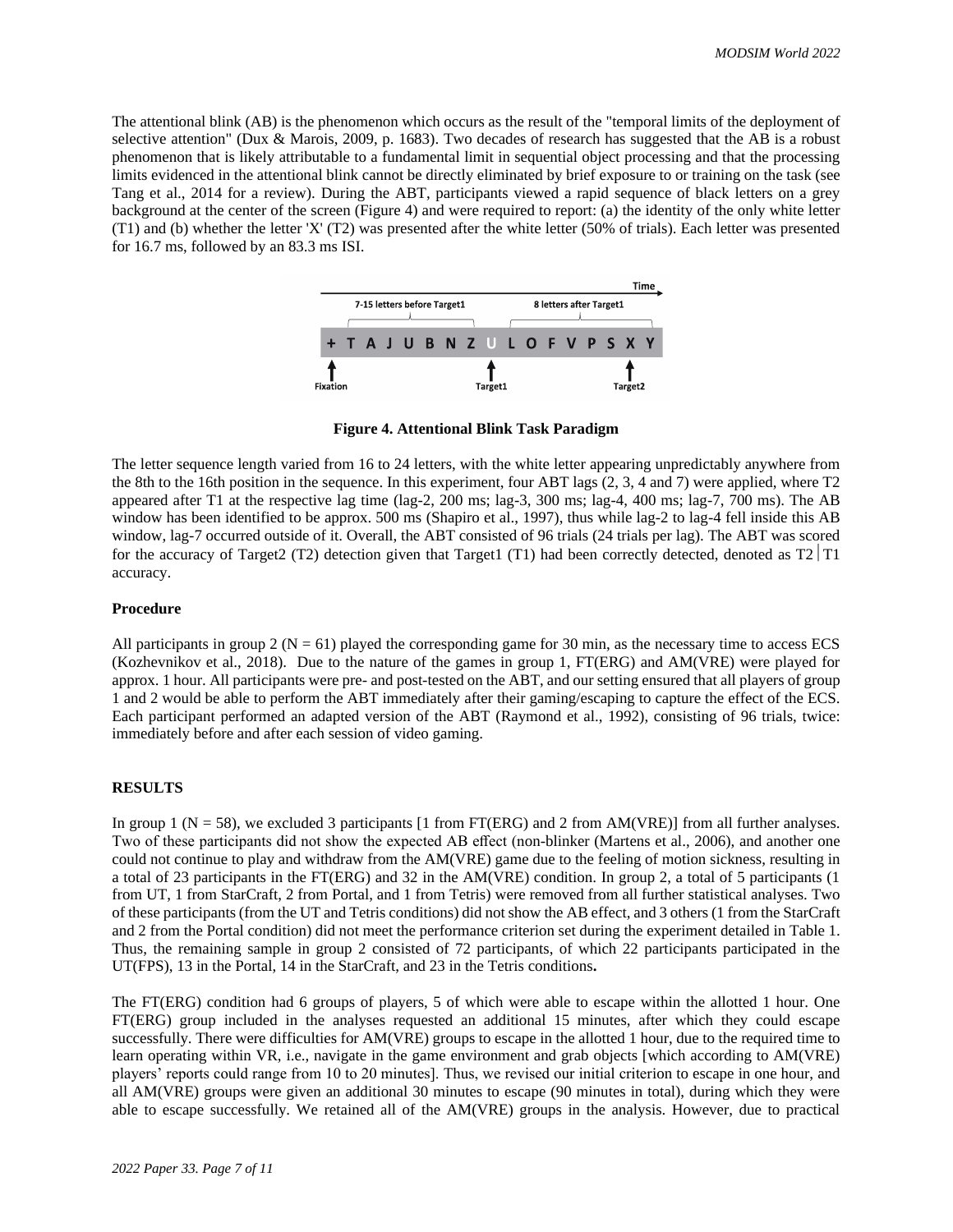constraints (i.e., learning time to operate VR varied between individuals and groups), we could not measure how long it took each AM(VRE) group to escape.

#### **ABT Performance**

Considering the exploratory nature of this experiment, we calculated the ABT performance changes as the absolute difference in  $T2|T1$  accuracy between the ABT pre- and post-gaming averaged over lag-2 only, as previous experimental research demonstrated that lag 2 is the most challenging lag to show any improvements (Oei & Patterson, 2015), but when achieved, the improvements on this lag are often the most pronounced (Green & Bavelier, 2003; Nieuwenstein & Potter, 2006). Paired samples t-test (two-tailed) revealed that  $T2|T1$  accuracy at lag 2 was significantly lower than at lag 7,  $[t(125) = 19.75, p < .001]$ , replicating the AB phenomenon of sharply impaired performance at lag 2 compared to lag 7 (Dux & Marois, 2009; Shapiro et al., 1994).

To ensure that there was no difference between the pre-test performance between the groups, one-way ANOVA was conducted on the groups' ABT pre-scores. The analysis revealed no significant difference between the groups, *F*(5,  $125$ ) = 1.09,  $p = .36$ . A 2X6 mixed-design ANOVA with Time (ABT pre-test, ABT post-test) as a within-subjects factors and Game [FT(ERG), AM(VRE), UT, Portal, StarCraft, Tetris] as a between-subjects factor revealed a significant main effect of Time  $[F(1,120) = 20.93, p < .001, \eta_p^2 = .15]$ . There was no significant main effect of Game  $[F(5,120)$  <1,  $p = .50]$ , but there was a significant interaction between Game and Time  $[F(5,120) = 2.70, p = .02, \eta_p^2]$ = .10]. The changes between ABT pre-test and post-test (∆ABT) for each game are plotted in Figure 5.



**Figure 5. T2T1 Accuracy Changes from ABT Pre-test to ABT Post-test per Gaming Condition**

Follow-up tests (simple effects), comparing the ABT changes between the pre- and post-test, conducted for each game separately, yielded a significant increase in ABT performance for the UT[ $F(1,21) = 12.97$ ,  $p = .002$ ,  $\eta_p^2 = .38$ ],  $FT(ERG) [F(1,23) = 12.50, p = .002, \eta_p^2 = .36]$ , AM(VRE)  $[F(1,31) = 5.72, p = .023, \eta_p^2 = .16]$ , and Portal  $[F(1,12)$  $= 4.86$ ,  $p = .04$ ,  $\eta_p^2 = .28$ . No significant changes in ABT pre-test and post-test were observed for StarCraft [ $F < 1$ ,  $p = .49$ ] or Tetris [ $F < 1$ ,  $p = .67$ ]. Thus, the largest effect sizes for lag-2 T2 | T1 accuracy improvements were observed in UT (20% increase, effect size  $\eta_p^2 = .37$ ) and FT(ERG) (15% increase, effect size  $\eta_p^2 = .36$ ), followed by AM(VRE) and Portal (about 10% increase, effect sizes  $\eta_p^2 = 0.28$  and  $\eta_p^2 = 0.16$ , respectively), with no significant changes for StarCraft (3% increase) and Tetris (2% decrease).

As our participants (in group 2) were primarily males, we added Gender as an additional between-subject variable into the above 2X6 mixed ANOVA. However, neither the effect of Gender nor the interaction between Time X Gender was significant,  $Fs < 1$ . This suggests that our results were not affected by Gender, as it does not play a significant role in accessing the ECSs. For the FT(ERG) condition, we found a significant negative correlation ( $r = -0.82$ ,  $p < 0.05$ ) between the escape time and Group ∆ABT, calculated as the average of that group participants' ABT improvements. We could not investigate the relationship between the escape time and Group ∆ABT for the AM(VRE) condition,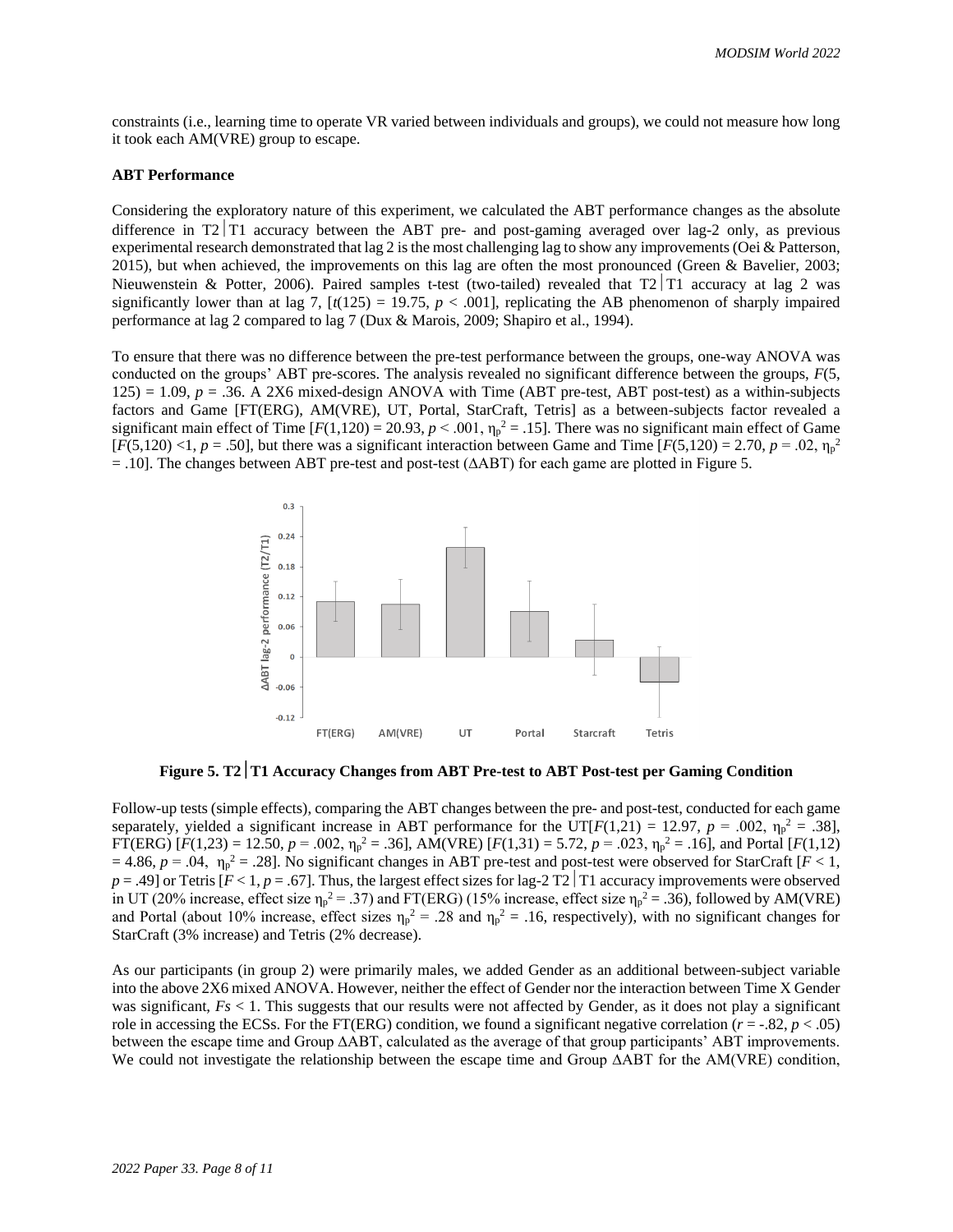since as mentioned above, it was impossible to control the exact time it took each AM(VRE) group to escape due to different learning curves to operate a VR set for different players**.** 

Furthermore, planned contrasts were performed for each game dimension (Perspective, Adrenaline-rush, Immersivity, and Collaborative context) to examine which dimensions contribute to significant ABT improvements. For each game dimension, the mean ∆ABT score of each gaming condition was weighted (according to judges' classifications, presented in Figure 1), combined into the two groups, representing the opposite characteristics of the gaming dimension (e.g., first vs. third perspective, collaborative vs. individual game context), and then compared using twotailed *t*-test. Levene's test was conducted to assess the homogeneity of variance, which yielded  $p = .07$ , assuming equal variance across the 6 gaming conditions.

For Perspective, the four first-person games [UT, Portal, FT(ERG), and AM(VRE)] were combined (each weighted by +1) and compared with third-person games (StarCraft and Tetris, each weighted by -2). The resulting contrast yielded a significant effect of Perspective,  $t(121)=2.98$ ,  $p = .004$ , so that first-person perspective games led to significantly greater ABT improvements than the third-person games.

For Adrenaline-rush, the five adrenaline-rush games [UT, Portal, StarCraft, FT(ERG), and AM(VRE)] were combined and weighted by  $+1,+1/3.+1,+2/3,+2/3$ , respectively and subsequently compared to Tetris, weighted by  $-11/3$ ). The resulting contrast was significant,  $t(121) = 3.03$ ,  $p = .003$ , such that "adrenaline-rush" games led to significantly greater ABT improvements than neutral Tetris.

There was no significant difference between collaborative and individual games [FT(ERG) and AM(VRE), each weighted by  $+1$ , were compared to 4 other games, each weighted by  $-1/2$ ,  $t(121) = 1.088$ ,  $p = .23$ ].

There was also no significant difference between immersive and non-immersive games [FT(ERG) and AM(VRE) weighted by  $+1$  and  $+2/3$  respectively, compared to 4 other games, each weighted by  $-5/12$ ,  $t(121) = 0.76$ ,  $p = .45$ ].

Similar contrast analyses were performed for cognitive processing dimensions, which yielded no significant difference either between fast and slow processing [4 video games, each weighted by +1/2 were compared to two escape games, each weighted by  $-1$ ,  $t(121)= 0.78$ ,  $p = .44$ ] or between focused and divided attention [UT, Portal, and Tetris, each weighted by +1, combined with two escape rooms, each weighted by +2/3 were compared to StarCraft, weighted by  $-13/3$ ,  $t(121)=1.06$ ,  $p=.29$ ].

## **DISCUSSION**

The results are consistent with previous findings of Kozhevnikov et al. (2018), which showed that playing 30 minutes of action video games produces significant ABT increases, representing a behavioral marker of the ECSs. Furthermore, the results suggest that both the egocentric perspective and the "adrenaline-rush" nature are the most critical gaming dimensions for experiencing an ECS. Indeed, all first-person egocentric games [UT, Portal, FT(ERG), and AM(VRE)] led to significant ABT enhancements, while the allocentric games (StarCraft and Tetris) did not. Furthermore, all the games showing significant increases in ABT were adventurous "survival" games involving at least some "adrenaline-rush" experience.

In addition, according to our results, although "adrenaline-rush" activity is critical, it might not be sufficient by itself, without the egocentric perspective, to elicit the ECS. StarCraft, which was classified as a high "adrenaline-rush" game involving more violent type of activities (i.e., kill enemy units and destroy enemy buildings) than Portal or escape games, did not lead to significant ABT enhancements. Therefore, in order to trigger the arousal level required to access the ECS, it seems critical for the "adrenaline-rush" activity to have direct relevance to oneself, which is facilitated by playing a game from an egocentric perspective.

As for other gaming dimensions, such as immersivity, and collaborative game setting, although they may have facilitated access to ECSs, they were less critical than perspective and "adrenaline-rush". The combination of factors such as the realistic nature of the escape games, their first-person perspective, and the elements of "adrenaline-rush", are more likely to contribute to ABT enhancements during these games. Importantly, our findings are the first to show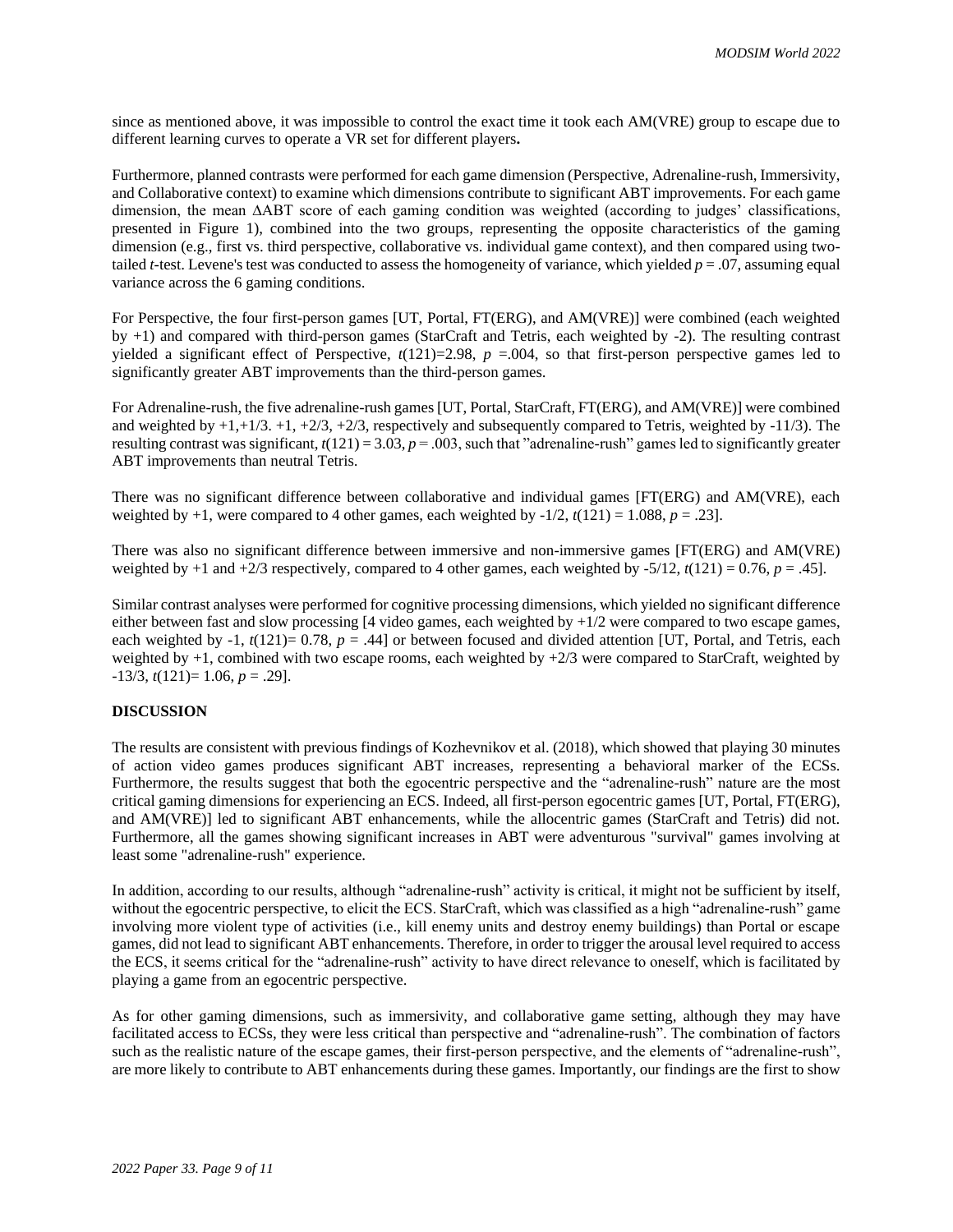experimentally that it is possible to experience an ECS not only in individual game settings but also in group game settings. as both collaborative escape room games led to the experience of ECSs.

The results also suggest that the processing speed required by a game is not a critical factor for accessing ECSs. Despite being time-limited, both FT(ERG) and AM(VRE) do not require a fast response from the players compared to the other four video games. These games, however, did lead to ABT improvements, in contrast to Tetris, which did not lead to ABT improvements but required fast processing speed during gameplay. In contrast to long-term video gaming (LTVG) research, according to which only the video games requiring intense speed of processing might lead to improvements on lag 2 (Oei & Patterson, 2015), our findings indicate that speed of processing is not essential for accessing the ECS, suggesting that attentional enhancements due to ECSs and LGVT rely on different mechanisms.

Although, according to the results, the effect of attentional focus on ABT improvements was not significant, the effect of focused vs. divided attention while gaming was not formally controlled for in this experiment. We did not include a game, which would be both first-person and high "adrenaline rush", and at the same time require multitasking, thus allowing us to isolate the effect of perspective from an attentional focus on accessing the ECS. Future research should examine the importance of focusing attention on a single task vs. dividing it across several tasks in inducing ECS experiences. Anecdotally, in competitive FPS team games such as Counter-Strike: Global Offensive (CS: GO), a designated team member instructs and directs the other players' activities, hence, other players are able to focus on a single goal, e.g., to kill enemies. In a way, this team leader mitigates the multitasking load, e.g., strategy design and implementation. Investigating individual FPS games vs. team FPS games and whether team leaders might be unable to achieve ECSs due to multitasking might shed more light on the importance of the attentional focus dimension.

From a theoretical perspective, the current research provides experimental evidence for the existence of universal ECSs, which might be accessed via playing first-person perspective "adrenaline-rush" games. While there is substantial evidence that LGVT also contributes to improved cognitive performance (see Green & Bavelier, 2003 for reviews), it should be noted that their effects are very different. The enhancement of cognitive functions through LTVG has been reported to be dependent on common demands between the game and transfer task (Oei & Patterson, 2015) and thus limited to the task or performance requiring the same cognitive functions. The current research suggests that the benefits of ECSs to focused attention are generalizable even outside the context of the specific game or activity that brought on the ECS. FT(ERG) resulted in similar ABT improvements to UT, although this game simulates realworld activities immersed in a physical space and does not share many features with action video gaming (fast responses. high visuomotor coordination) that have been previously suggested to affect the performance of action video gamers on attentional tasks (Bavelier & Green, 2019). The implications of the LTVG and ECS studies are also different. LTVG studies inform us that human cognition can be improved over time with specific training that can be generalized to other situations, whereas the ECS research implies that we can temporarily transcend what was assumed to be an ordinary human capacity in cognition under the right conditions and with relevant expertise.

From a more practical perspective, this study proposes a tool (gaming) to investigate ECSs experimentally. Examining ECSs in controlled settings will contribute significantly to behavioral sciences, where the areas of enhanced cognition and exceptional human functioning have been understudied due to difficulties in designing experimental conditions to induce such changes or finding subjects with exceptional cognitive capacities. Unlike other real-world activities that could be rather dangerous (rock-climbing or other extreme sports) or require high levels of expertise (e.g., visual art or surgery), gaming is an activity that not only has the potential to activate ECSs but can also be readily applied and studied under controlled laboratory conditions. In this respect, VR gaming could be the most effective. Not only does it provide a relatively realistic and immersive gaming environment for individual players and teams that can simulate dangerous and highly challenging activities, but it also affords concurrent neurophysiological data collection (Bian et al., 2016) and rigorous control of variables, which is impossible to achieve in the real-world. Finally, although ECSs are transient, a temporary boost in focused attention can nevertheless be utilized to enhance performance dramatically during critical periods. While coaching athletes to set world records is not unusual in sports, no comparable techniques to teach experts to go beyond and above current achievements in their fields exist in cognitive domains (e.g., create an art masterpiece or achieve a major scientific breakthrough), despite numerous reports by members of such professions on their spontaneous experiences of ECSs. Research on ECSs and how to induce them might show how cognitive capacities can be boosted upon demand, potentially resulting in unprecedented levels of human cognitive performance in different domains.